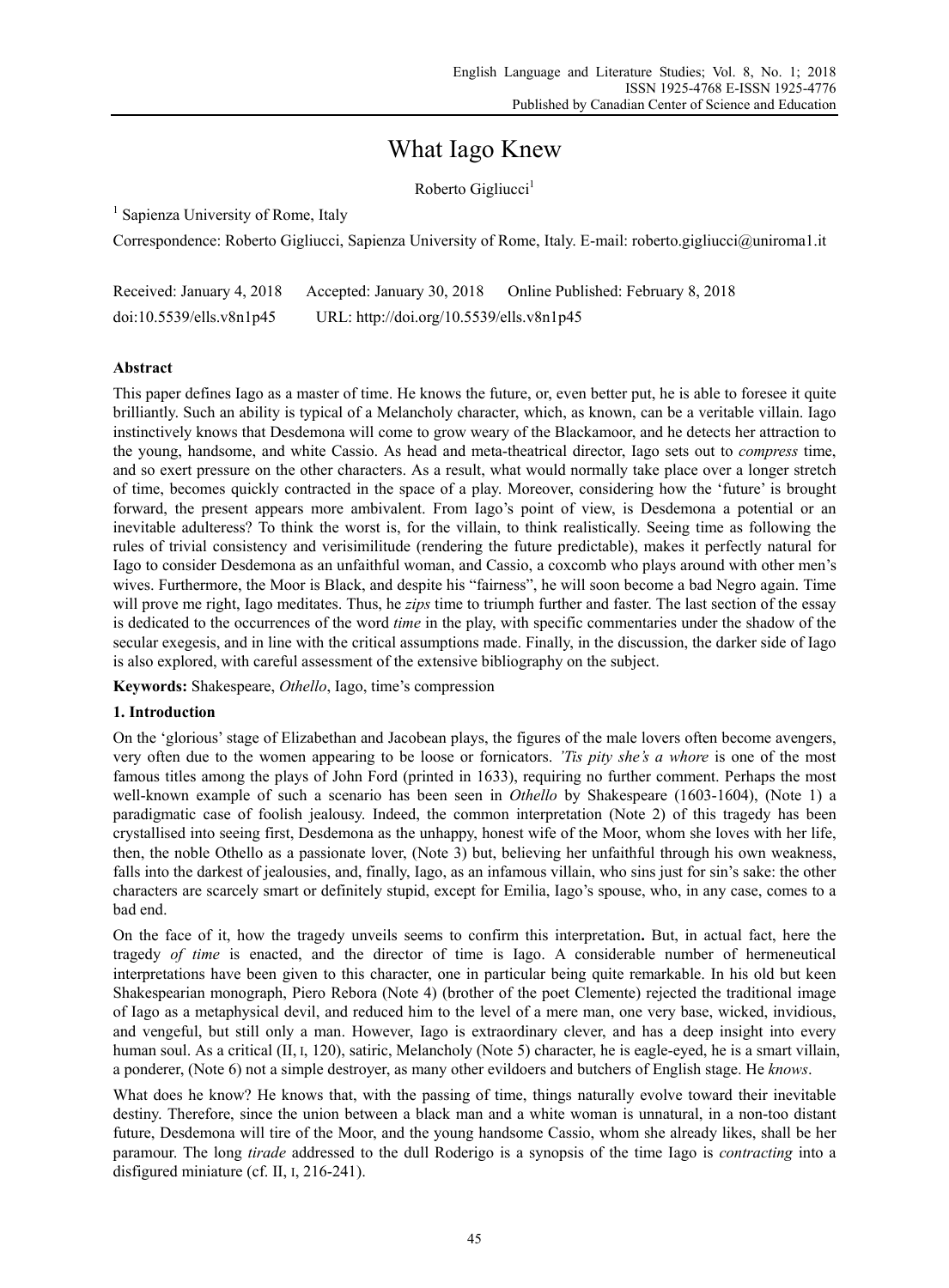Lay thy finger thus, and let thy soul be instructed. Mark me with what violence she first loved the Moor, but for bragging and telling her fantastical lies. (Note 7) To love him still for prating? let not thy discreet heart think it. Her eye must be fed. And what delight shall she have to look on the devil? When the blood is made dull with the act of sport, (Note 8) there should be a game (Note 9) to inflame it and (to give satiety a fresh appetite) loveliness in favour, sympathy in years, manners and beauties―all which the Moor is defective in. Now, for want of these required conveniences, her delicate tenderness will find itself abused, begin to heave the gorge, disrelish and abhor the Moor; very nature will instruct her in it and compel her to some second choice. Now, sir, *this granted* (as it is a most pregnant (Note 10) and unforced position), who stands so eminent in the degree of this fortune, as Cassio does―a knave very voluble, no further conscionable (Note 11) than in putting on the mere form of civil and humane seeming, for the better compassing of his salt (Note 12) and most hidden loose affection? Why none, why none: ―a slipper and subtle knave, a finder of occasions, that has an eye can stamp and counterfeit advantages (though true advantage never present itself), a devilish knave! Besides, the knave is handsome, young, and hath all those requisites in him that folly and green minds look after―a pestilent complete knave―*and the woman hath found him already* [II, i, 216-241, our italics].

#### **2. Iago and Cassio**

The hatred for Cassio is beyond doubt an acerb feeling nurtured by Iago. Yet, the insults (particularly *knave*, that unveils the social resentments of the Ensign) shift toward a rancorous admission of the Lieutenant's constant pulchritude and charm, which appear in stark contrast to Iago's unprepossessing qualities:

If Cassio do remain, (Note 13)

he hath a daily beauty in his life,

that makes me ugly [V, I, 18-20).

Some suspect of latent homosexual impulses in Iago have often been proposed (Note 14), with the whole tale of the erotic dream of the bed mate Cassio ("And then, Sir, would he gripe and wring my hand, / cry 'O, sweet creature!', and then kiss me hard, / as if he plucked up kisses by the roots / that grew upon my lips, then laid his leg / over my thigh", II, III, 422-426) being certainly an image of grotesque homoerotism, something which induces feelings of horror in the Moor. Also, the particular of the handkerchief Iago confesses to have seen "Cassio wipe his beard with" (*ibid*. p. 440) appears risible, but Othello at this point is no longer fair (Note 15) and pure, but radically black, and sees everything black: "Arise, black Vengeance!" (*ibid*., p. 447), that is to say, enough about candour, purity and past glory, *for I am black* (*ibid*., p. 266). The racial and racist issue in *Othello*, has tormented many interpreters in the over the years. However, though this aspect cannot be ignored, it may not be a determining factor in fully understanding the tragedy. (Note 16) We suggest that the unlikely (but documented) possibility of a blackamoor becoming a noble condottiero in Venice, despite the racial prejudices and coeval commonplaces, is presented as an actual event at the beginning of the play. Only later on, the bias against *Negroes* (Note 17) is re-established by the realistic Iago, as confirmed by Othello's brutality. We may dream of a better and more candid world, but we know―Iago *knows*―how the world effectively works. Something similar appears in the dark comedy *Winter's Tale*, (Note 18) and in other problem plays by Shakespeare. "Iago invites his audience to take religious virtue as a part of the *deluded official vision of human nature*. Renaissance audiences must have been open to such materialist arguments and even atheistic opinions", (Note 19) writes Pechter. Underneath the mask of a malignant melancholy evildoer, Iago hides―though not from coeval public―an anti-idealizing acknowledgment of the true nature of human behaviour and the causal deterministic unfolding of events. Truth is pitiless, fiction merely offsetting and destined to vanish. As Ariosto saw Penelope as a whore, rather than the chaste wife poets had been glorifying (*Orl. fur.* XXXV, 27, 8), so too, following the pragmatic *Weltanschauung* by Iago, even sweet Desdemona can be suspected of being a potential harlot...

Coming back to the homoerotic shadow that might exist in Iago, we should first underline the fact that, despite his apparent self confidence, he actually despises himself, harbouring a deep desire to be someone different from himself: "were I the Moor, I would not be Iago" (I, I, 57). We could substitute *Moor* with *Cassio*, and it would be the same. The celebre conclusion "I am not what I am" (*ibid*. p. 65) (Note 20) is not only a declaration of programmatic deceitfulness. It means: I am not what I *should be*, I do not deserve the tawdriness and ugliness nature has condemned me to wear. In his disdain for the Moor and Cassio, Iago shows an intimate yearning to be like them. Moreover, the ardent desire to be like someone else is on the edge of carnal desire, as we learn from reading Freud or Mishima. (Note 21) In Giraldi Cinthio, the Alfiere was described as both extraordinarily beautiful and weak and perverse. (Note 22) Shakespeare shifts the attribute of beauty from the character of Iago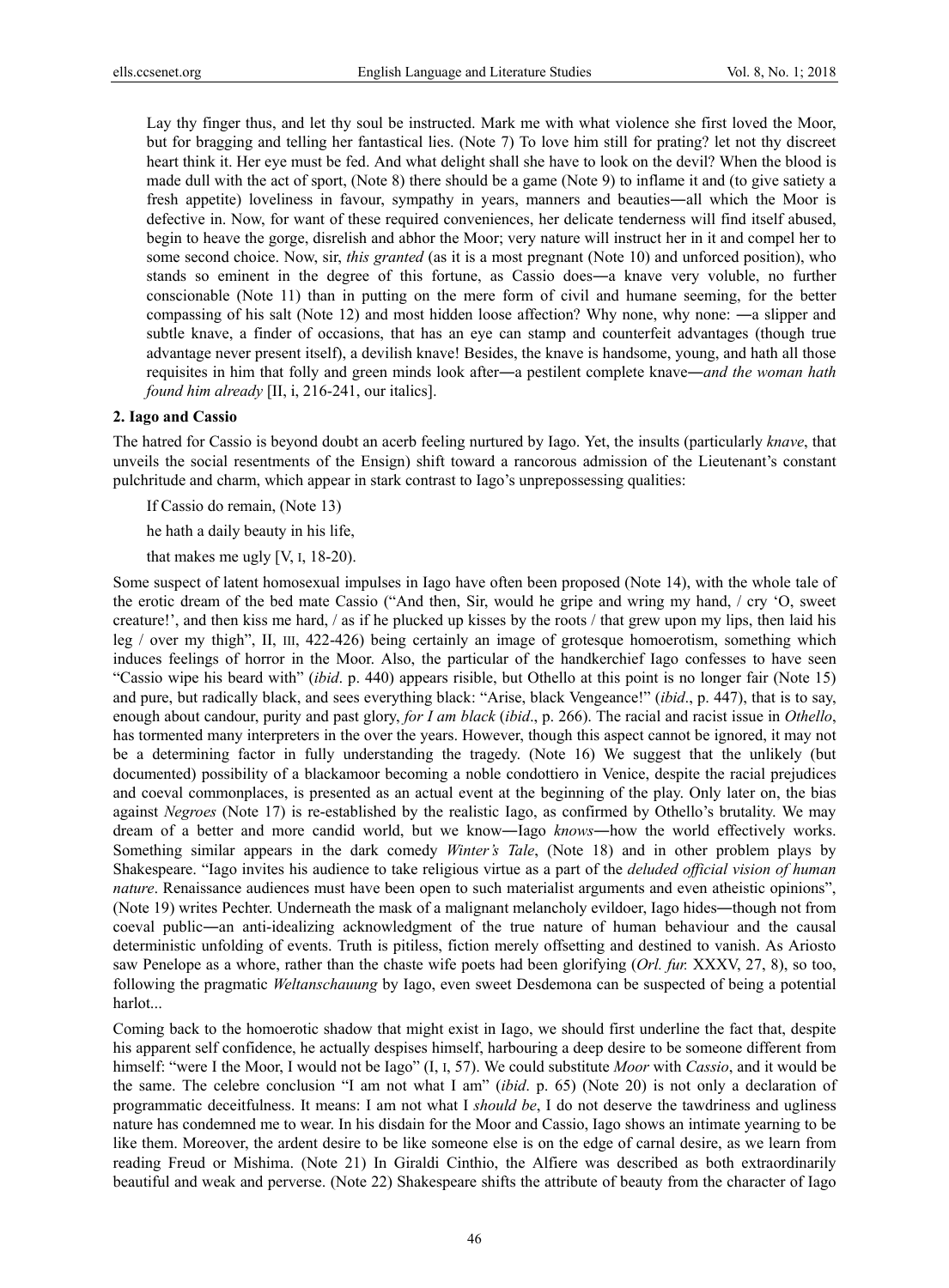to that of Cassio, and thus transforms even further the figure of the original Cinthian Alfiere into one of the most problematic of his theatrical personages. Even at the beginning of the play, Iago conceals his envy/desire through a virile and soldierly mockery of Cassio's inexperience and delicacy, debauchery and perhaps effeminacy. (Note 23) The tormented line 20 of the first scene of the first act, "a fellow almost damned in a fair wife" (depiction of Cassio by Iago), suggests perhaps a hint of 'womanliness' in the fop Cassio, and if we emended *wife* in *wise* the sense would become clearer. (Note 24) 'Effeminating' Cassio, Iago makes him not only a ladies' man but, deep down, a female object *tout court*, to be humiliated with sharp misogyny and to be lastly penetrated with a sword (V, I). Thus, Iago tries to manage his own grudge and discontent.

#### **3. An Enduring Problem: Who Is Iago?**

Despite being frustrated and secretly a sociopath, Iago is still far brighter than everyone else, and in the speech to Roderigo, he cleverly foresees future events, leaving no doubt as to his keen insight. He has quicky realized that Desdemona has a penchant for the handsome Cassio. Nothing serious, so far, but... frailty, thy name is woman, and every woman is potentially a prostitute, in the Elizabethan Stage. This vitriolic pragmatism of Iago is a rough but true-to-life realism, fruit of an experienced watchfulness of human existence. The fact that Iago himself may be motivated by jealousy, suspecting his own wife of having lied about both the Moor and Cassio (cf. I, III, 375-379; II, I, 286-290, and 298) is barely touched upon in two monologues given by the Ensign, an eye-for-an-eye sort of thing, but this can be overlooked. (Note 25) In the monologue of II, I there is also a hint of desire on Iago's part for Desdemona, "not out of absolute lust" (283), but "revenge". This has no link with the rest of the events, so it may be a sort of relic of the Cinthian plot: in the tale of *Hecatommithi*, in fact, the Alfiere falls in love with the Moor's wife and, as his love is unrequited, plans his vengeance.

The grudge against Cassio may be more influent, due to his promotion to Lieutenant and, above all, his beauty and charm, in contrast to Iago's ugliness and repugnancy (see above). His fool's paradoxes are evident, for instance, in the scene II, I with Desdemona and Emilia, when he displays misogynist double-entendres and profanities. Here, Iago is such an inexplicable and unfocused character that we may recognize a lustrous paradigm of the incoming Baroque complexity in him. He is a comedic clown, a natural born actor, (Note 26) a dark unblessed kin to Richard III (*cheated of feature by dissembling nature*), for some―such as Coleridge―a motiveless demon, for others a cool avenger; a Vice or even a Devil; (Note 27) a "self-made devil", or a "practical atheist"; (Note 28) he is the motor of the most tormented Shakespearian tragedy, he is intelligent and audacious, he is an underdog and a "Spartan dog" (Note 29) (5, II, 360), "inhuman dog" (V, I, 62), he is the *alter ego* of the tragedian, he is a creator, an artist, (Note 30) the shadow of Shakespeare himself, (Note 31) a story-maker, the father of a "monstrous birth" (I, III, 393, wonderful ending of the first act), the metteur en scène of a bloody farce, as Rymer sarcastically wrote, (Note 32) or even better, the director of a terrible domestic play of pitiful players who fret and fro, sliding towards death.

#### **4. Aristotelian Character**

Nevertheless, the real matter resides in Iago's brilliant plan concerning *time*. He connives to compress events, which should normally have entailed years to occur, into a couple of days, at the very most. (Note 33) He can be seen as an Aristotelian (dark!) character. To obtain this compression (Note 34) (fuelled by hatred, resentment and so on), Iago must work feigning, and bluffing everybody into doing exactly what he wants. Operating this way, he does not distort the nature and the destinies of his marionettes, but just speeds up a story that would have in any case unfolded in the same way. He is the puppeteer director, he is the motor, but he does not invent anything. Because he *knows*.

The total love of Othello for Desdemona is pure but fragile. Iago cultivates Othello's obsession, while contaminating Desdemona's chastity, (Note 35) allowing him to get Othello to shift his view of his wife from an angelical creature to that of a "lewd minx" (III, III, 475). The term *honesty* suffers many reversals during the play (not to mention the references to Iago of this attribute): (Note 36)

**DESDEMONA** 

I hope my noble lord esteems me honest.

**OTHELLO** 

O! ay; as summer flies are in the shambles,

that quicken even with blowing [IV, II, 65-67].

The repugnance of Othello for the *new* shape of his consort arises in a series of revolting images, (Note 37) the quote above being only one example. It is not easy to explain those verses: Desdemona's honesty is sarcastically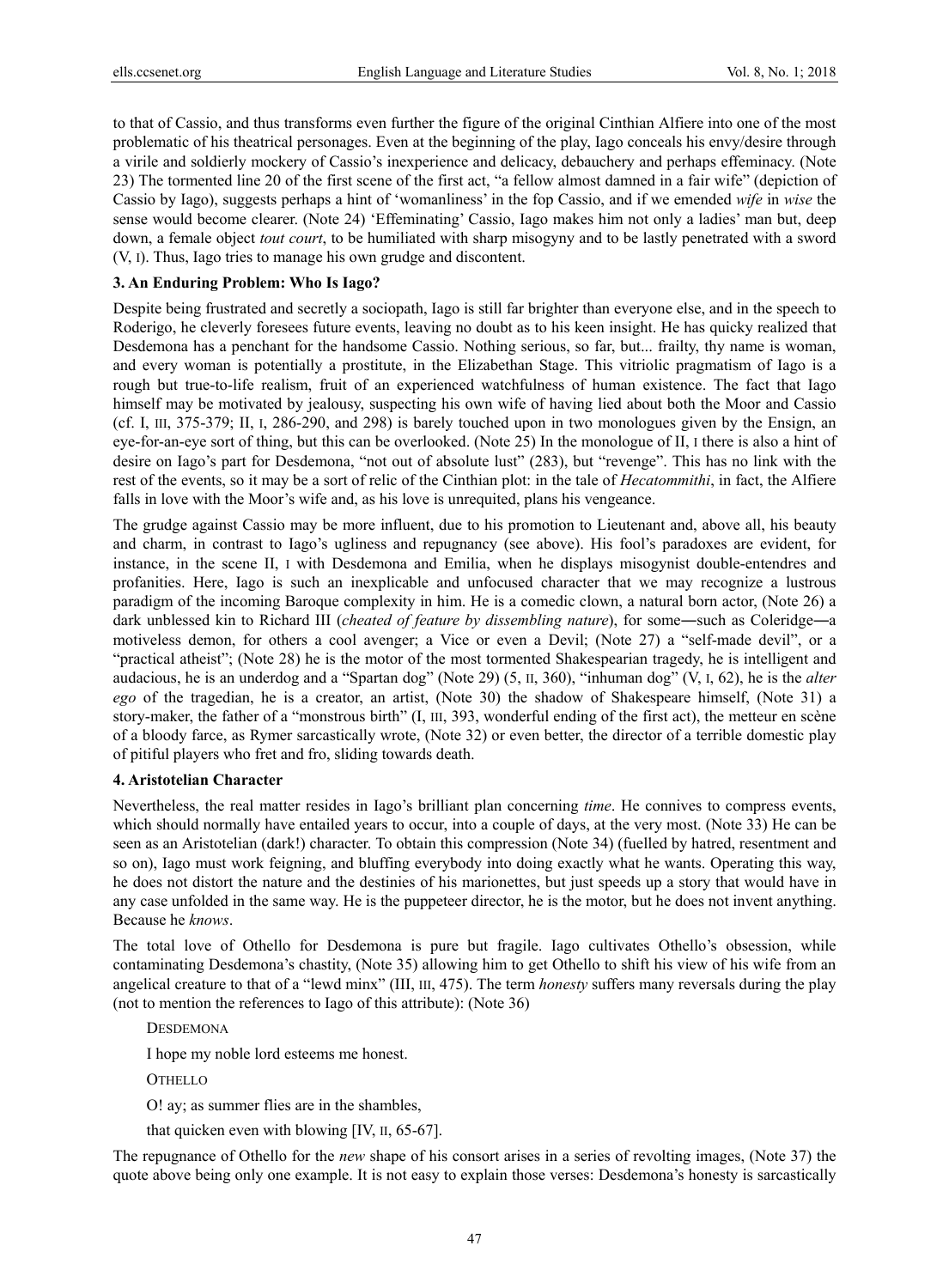compared to the flies that invade a slaughterhouse in a sweltering summer. With respect to the hard line 66, we can attempt a paraphrase: the flies get fatter, or become pregnant, even laying their eggs in the flesh. (Note 38) However, there is no hermeneutical certainty. (Note 39) Surely, Othello sees contortedly, as he sinks into an abyss of desperate revulsion. Iago has brought out the real obsessions of the Moor, merely hastening their coming to the surface. The wisdom of Emilia, Desdemona's maidservant, is shown at IV, III, 79-98, when she explains that women betray their husbands because of them, the husbands being violent, crazily jealous, unfaithful and so on; "Then, let them use us well: else let them know, / the ills we do, their ills instruct us so" (IV, III, 97-98). If the time of the play had not been quickened by the manoeuvres of Iago, would Desdemona have listened to the advice of Emilia? Yes, maybe she would have been persuaded to love another―Cassio of course―such as the "uncompromising" Lucrezia (*nomen omen*) in the *Mandragola* by Machiavelli. But *time is pressing,* and the tragic end is approaching. The disastrous folly of love is not caused by chance circumstances, as in *Romeo and Juliet*, but is provoked by the deterministic sequence of natural events that Iago has cynically compressed in a shorter time on stage.

#### **5. Is Desdemona an Adulteress?**

The relative time-paradox orchestrated by Iago provokes some curious and stunning superpositions, which become apparently illogic amalgamations. That is to say, future and present temporal overlapping affects identities, though not explicitly. For instance, Desdemona is a true, but also an unfaithful wife: she will undoubtedly be an adulteress in *time*, according to Iago, but for the active theatrical compression, she is a strumpet *now*. In the tale of Cinthio, we are told with moral accuracy that Desdemona fell in love with the Moor "tratta non da appetito donnesco, ma dalla virtù del Moro" (Note 40) ("impelled not by female appetite but by the Moor's virtue"). In the great scene of the Senate (I, III) Desdemona declares, in well-known verses:

My heart's subdued

even to the very quality of my lord:

I saw Othello's visage in his mind,

and to his honours and his valiant parts

did I my soul and fortunes consecrate [I, III, 248-252].

As in Cinthio, here we learn that the ardour of Brabantio's daughter for the Black warlord is not out of lust, but admiration for his innate qualities. However, reading the *lectio* of the Folio; the first Quarto had "utmost pleasure" in the place of "very quality" (Note 41) (v. 249). While taking into consideration philologists' choices and debates, we believe the different reading of F is one of its many corrections due to censure. To say publically "My heart's subdued / even to the utmost pleasure of my lord" is more problematical for Desdemona than in F's speech. To consider the *utmost pleasure* as something different from the *total desire* of the Moor, including his sexual satisfaction till the culmination of that *pleasure*, is ignoring the nuances of coeval theatrical expressions. Then, apart from the spiritual love for Othello, Desdemona feels a—yet not guilty—physical desire for the black man, (Note 42) despite the presumed age gap of 20 years or more: she sees him as powerful and charming, due to his past adventures, and his dark body of *negro* as an archetypal image of sexual prowess, if not alluring animality. This would explain Iago's acrid answer in the above quoted dialogue to Roderigo's depiction of the maiden "full of most blest conditions":

#### IAGO

Blest fig's end! The wine she drinks is made of grapes. *If she had been blessed, she would never have loved the Moor*. Blest pudding! (Note 43) Didst thou not see her paddle with the palm of his [*Cassio's*] hand? Didst not mark that?

#### RODERIGO

Yes, that I did-but that was but courtesy.

IAGO

Lechery, by this hand―an index and obscure *prologue* to the history of lust and foul thoughts. They met so near with their lips that their breaths embraced together. Villainous thoughts, Roderigo! when these mutualities so marshal the way, hard at hand comes the master and main exercise, th'incorporate conclusion, (Note 44) Pish! [II, I, 242-255, my italics].

Iago states that the Desdemona's choice of the Moor was out of lust (vv. 43-44 emphasized). Moreover, the *paddle* (Note 45) with the hands of the maiden and the young seductive Cassio can only be an indication of the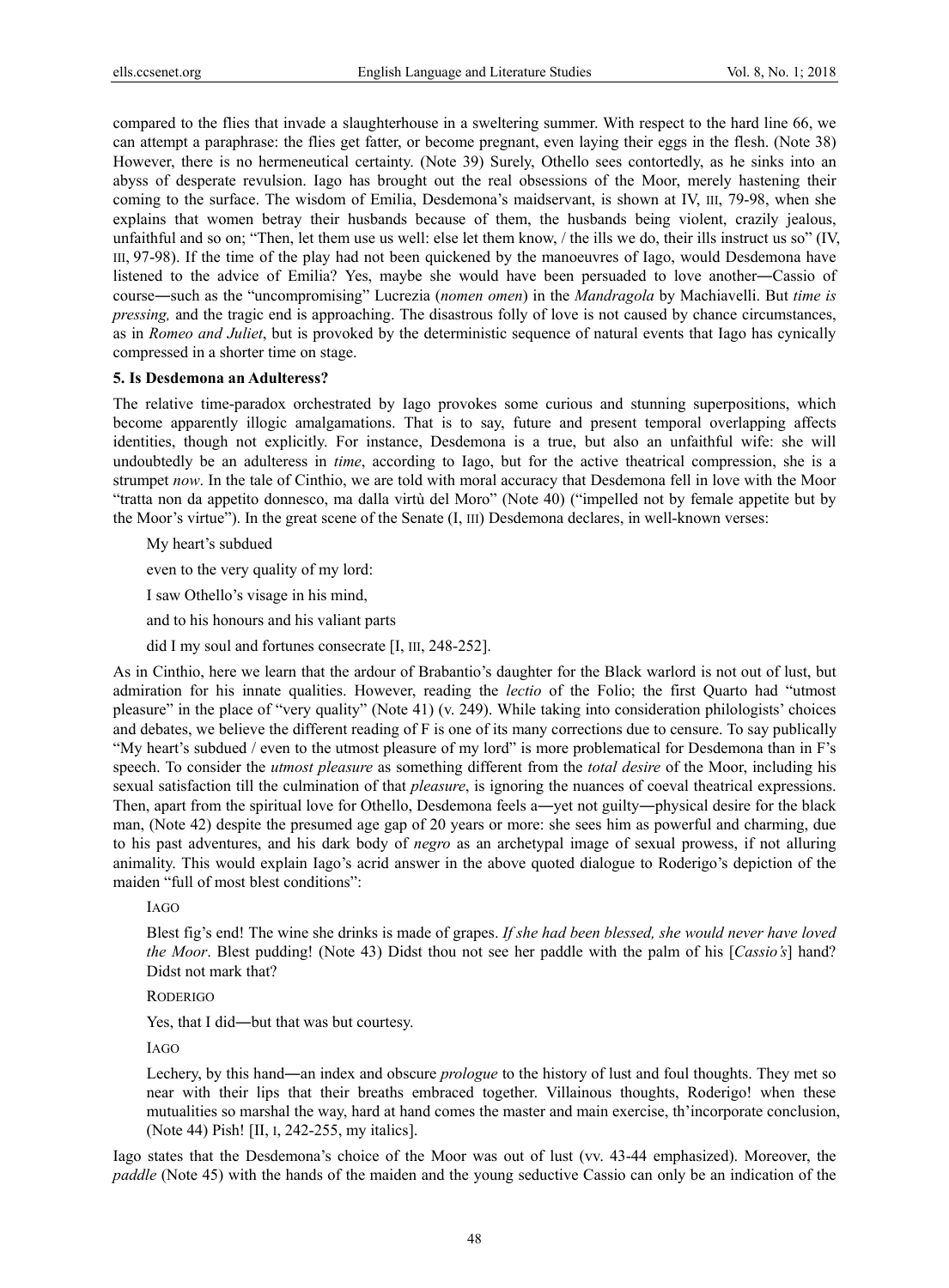girl's innate penchant for male beauty. Iago himself will cunningly depict Desdemona to Cassio as a generous person who "holds it a vice in her goodness not to do more than she is requested" (II, III, 308 f.). Desdemona is then almost likened to the Holy Virgin who, according to Dante Alighieri, anticipates the supplication with her immense kindness (see *Commedia*, *Par*. XXXIII, 16-21). Iago's hidden sarcasm could not be more evident, though his spiritual portrayal of Othello's wife is quite veracious. Iago seldom says untruths. He *plays* with reality (like with fire), foreseeing and contracting the events, and not fabricating falsehoods.

#### **6. Master of Time**

How the Ensign adopts the term "prologue" is quite theatrical, and marks just the start of his foreseeing of events, whose enactment he so hastens. Iago can be seen as the life of theatre. His theatre is not *innocent*, as time is not innocent—time spares no one. The ceremony of innocence is dead. "Innocence may be comfortable, but it is a comfort we [*readers and spectators*] are never allowed". (Note 46) We could perhaps recover a glimmer of innocence, living a *normal* time, or even *stretching out time*, to have more chances for avoiding mistakes. However, in a dimension of condensed time, evil is condensed as well, and with it, brutal *effectiveness*, that is beyond good and bad, constituting the background/habitat/humus of the transpiring evil. As Hazlitt exquisitely wrote,

"Our ancient" [*Iago*] is a philosopher, who fancies that a lie that kills has more point in it than an alliteration or an antithesis; who thinks a fatal experiment on the peace of a family a better thing than watching the palpitations in the heart of a flea in a microscope; who plots the ruin of his friends as an exercise for his ingenuity, and stabs men in the dark to prevent *ennui*. His gaiety, such as it is, arises from the success of his treachery; his ease from the torture he has inflicted on others. *He is an amateur of tragedy in real life*; (Note 47) and instead of employing his invention on imaginary characters or long-forgotten incidents, he takes the bolder and more desperate course of getting up his plot at home, casts the principal parts among his nearest friends and connections, and rehearses it in downright earnest with steady nerves and unabated resolution. (Note 48)

Histrio and *capocomico*, thus master of time, Iago ensnares *actors* (acting/living persons) in the trap of a black hole into which he himself eventually falls. A black hole or place of perfect total darkness, where everything collapses, consumed by quickened time―mutism, silence, the final curtain. Iago *is* the theatre, an art of time which fades into obscurity: a condensed time, a theatrical time, a perfect, albeit narrowed, *speculum mundi*.

#### *6.1 The Word Time*

As master of time, Iago actually pronounces this word, *time*, many times (apologies for the pun), precisely in 14 occurrences (ten in the verses, four in the prose), with regards to the 33 (26 "time", 7 "times") of the whole play. (Note 49) The word *time* passes his lips far more than it does for other characters, marking a relative frequency of 0.166 (deem that *thy* has 0.260, and *though* 0.154, so the word *time* is quite well placed). Let us quote and consider only a few passages where Iago pronounces the crucial word:

I, I, 31 "He, in good time, must his lieutenant be": naturally referred to Cassio; the form *in good time* could mean 'indeed' (ironical, expressing amazement, incredulity), (Note 50) but also 'soon, quickly'.

I, I, 47 "wears out his time", said about a servant who lives obeying his lord as an ass; the expression is encompassed in the complex Iago's speech that ends with the celebrated "I am not what I am".

I, III, 362-363 "There are many events in the womb of Time / which will be delivered": a fundamental passage, that anticipates the last words of the following monologue (and of the whole first act): "I have't, it is engendered! Hell and night / must bring this monstrous birth to the world's light". In both phrases, we grasp the metaphor of *coming into being*. Thus, the possible allusion to the motto *veritas filia temporis* seems less obvious, even though, according to Iago, the *truth* will actually be (and naturally is) *monstrous*.

I, III, 384 "after some time to abuse Othello's ears": we see the just above quoted ending of the monologue again "I have't! [...] to the world's light"; here "Iago gives a diabolical twist to the proverb he alluded to at ll. 362-363. Cf. also the related "Time brings the truth to light"". (Note 51) "Some time" indicates the gradualness of Iago's acting; (Note 52) though the stages of his actions are a *miniature* of the naturally slower flow of time.

II, I, 260-261 "the time shall more favourably minister", with indirect object: "some occasion to anger Cassio". The Machiavellian theme of "occasion" becomes a main theme when Iago trains Roderigo.

II, III, 118 "on some odd time of his infirmity", said malignantly about Cassio; *odd* means 'casual', 'unexpected', but perhaps 'unavoidable' before or after... The "vice" or "infirmity" of drinking abuse, blamed by Iago on Cassio, will come to the fore in the future, till the whole of Cyprus shakes. In the scene of the fracas, Iago stages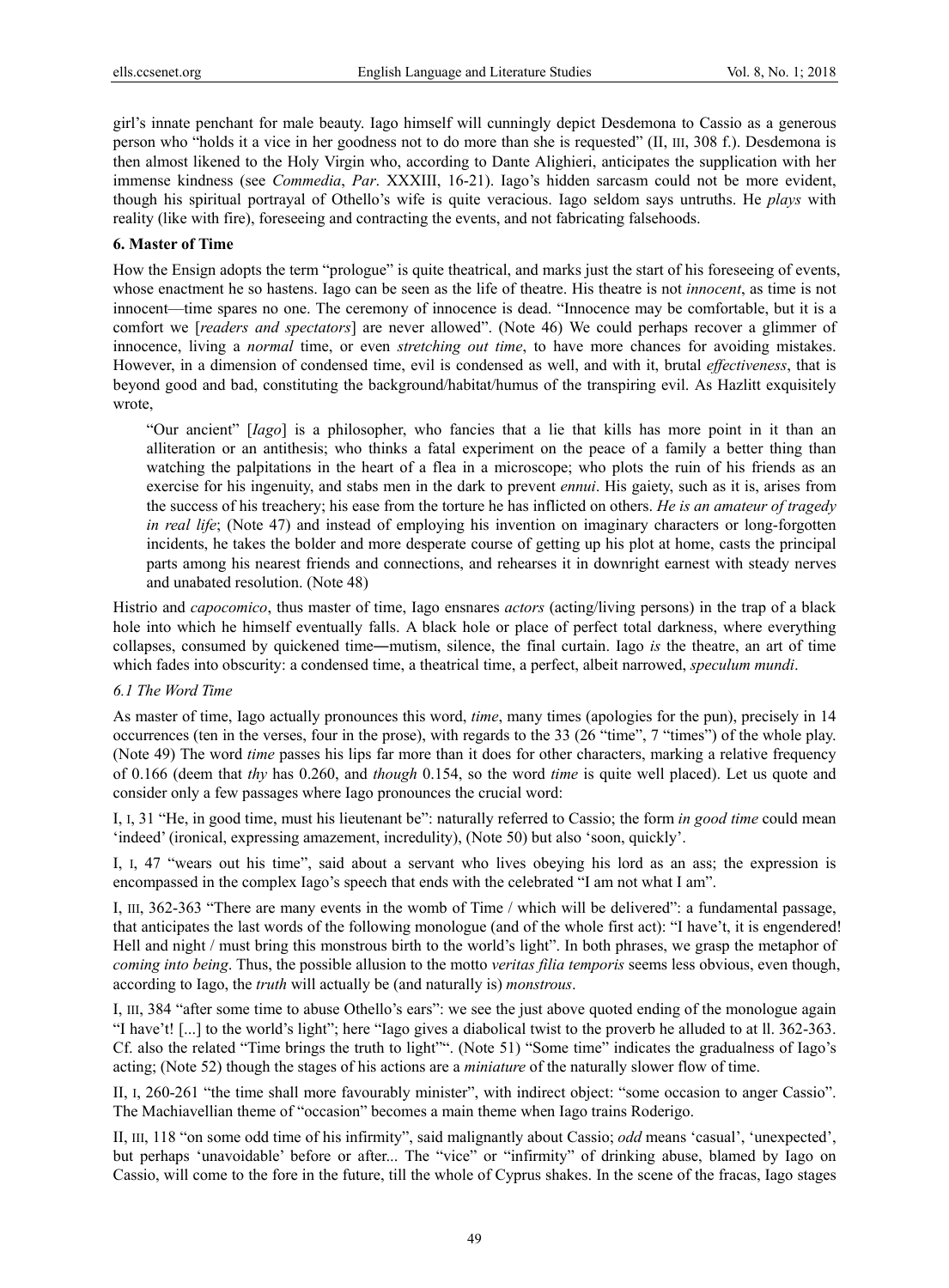a verisimilar oddity, not an implausible truth. See Aristotle, *Poetics*, XXIV, 60<sup>a</sup> 25-27. (Note 53)

II, III, 358 "Thou know'st we work by wit and not by witchcraft / and wit depends on dilatory time", another training for Roderigo. The opposition between *wit* and *witchcraft* is a claim to *realism*, in a frame of verisimilitude; consider the same word "witchcraft" in the speech of Othello at I, III, 169. The meaning of *dilatory* is debatable. (Note 54)

III, III, 249 "leave it to time", refers to the by now tormented Moor: every alike expression, for the reader, means 'leave it to *me*', namely to the architect of time.

IV, I, 88 "But yet keep time in all", addressed now to a "most bloody" Othello; a warning to 'maintain his self control', with a nuance of musical metaphor, but also 'all in good time', spoken in irony since Othello is now overhasty.

V, II, 301-302 "Demand me nothing: what you know you know; / from this time forth I never will speak word", last words of Iago, as everybody knows. Time has ended, the particular time manipulated by Iago. In a way, all the revels end tragically, in darkness and nothingness, as with every final curtain. The last syllable of recorded time stands still.

The meaningful use of *time* also occurs in the lines of other characters:

I, I, 160-161 [BRABANTIO] "and what's to come of my despised time / is naught but bitterness": the remaining time, for Desdemona's father, is one of complete sorrow.

I, II, 85-87 [BRABANTIO] "To prison, till fit time / of law and course of direct session / call thee to answer" (to Othello who has just asked him: "Whither will you that I go / to answer this your charge?"): a *fit time* that will never arrive, according to Brabantio's expectations.

I, III, 296-298 [OTHELLO] "Come, Desdemona, I have but an hour / of love, of worldly matter and direction / to spend with thee. We must obey the time" (presumably, *to obey the time* is a telling Shakespeare's coin of phrase).

III, III, 56, 63, 72; we quote from v. 55 to v. 77, with emphasis on words concerning time:

**DESDEMONA** [...] Good love, call him (Note 55) back. **OTHELLO** Not *now*, sweet Desdemon―some *other time*. **DESDEMONA** But shall't be *shortly*? **OTHELLO** The *sooner*, sweet, for you. **DESDEMONA** Shall't be *tonight*, at supper? **OTHELLO** No, *not tonight*. **DESDEMONA** *Tomorrow* dinner, then? **OTHELLO** I shall not dine at home; I meet the captains at the citadel. **DESDEMONA** Why then *tomorrow* night, or *Tuesday* morn, on *Tuesday* noon, or night, on *Wednesday* morn― I prithee *name the time*, but let it *not exceed three days*. I'faith, he's penitent; and yet his trespass, in our common reason―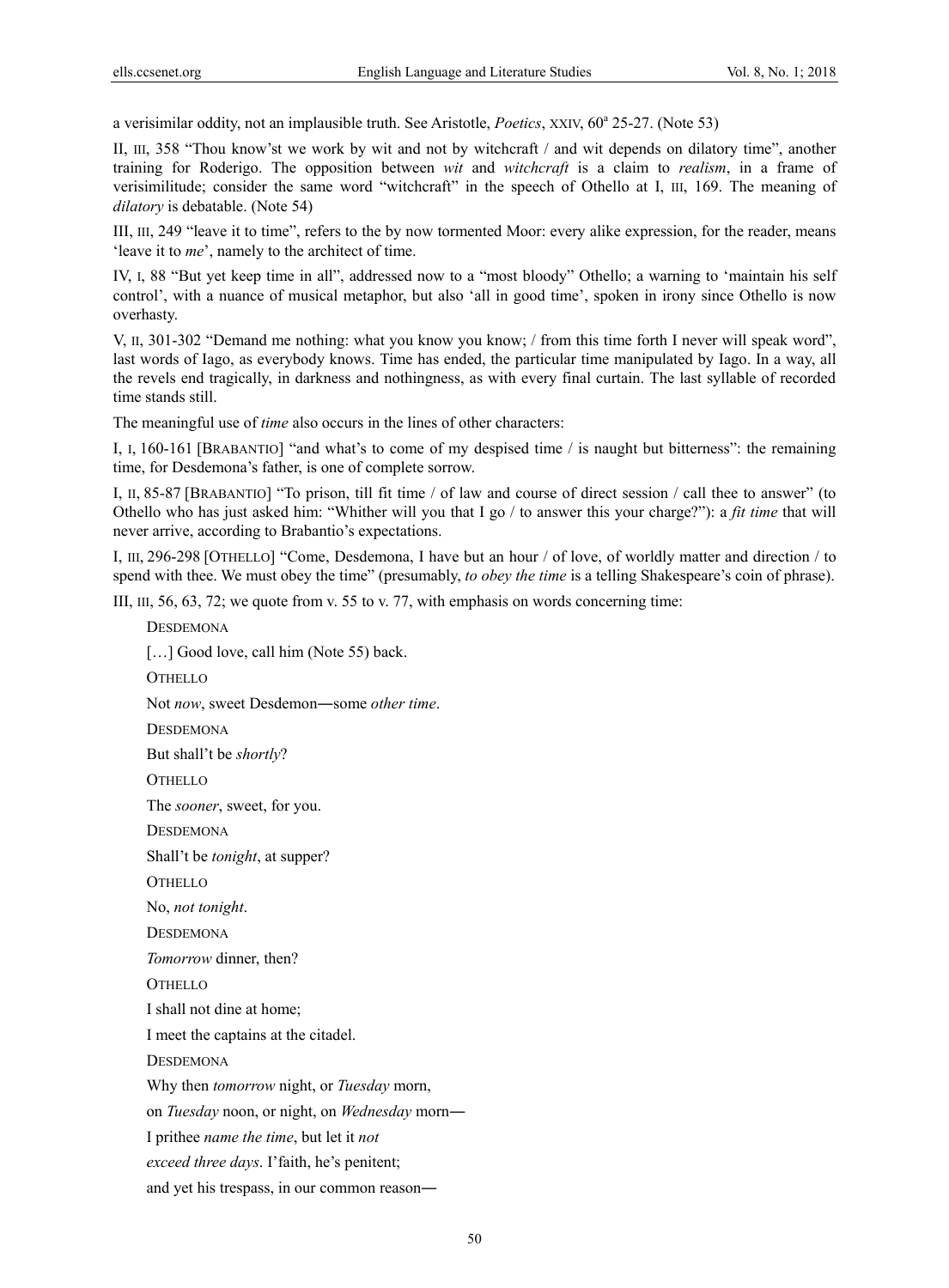# […]

*When* shall he come? Tell me, Othello! I wonder in my soul, what you would ask me, that I should deny, or stand so *mamm'ring* on? (Note 56) What? Michael Cassio, that came a-wooing with you, and *so many a time*, when I have spoke of you dispraisingly, hath ta'en your part—to have so much to do to bring him in? By'r Lady, (Note 57) I could do much― **OTHELLO** Prithee no more: let him come *when* he will―

I will deny thee nothing.

Here we witness a juncture where it is Desdemona who now yearns to *contract* time, to exhaust her husband, as she has promised to Cassio: "My lord shall never rest, / I'll watch him tame and talk him out of patience" (III, III, 22-23). We may add that this very promise, and the fulfilment of same represent Desdemona's death sentence. Iago will be concerned as to how to quicken the execution.

III, III, 445 [OTHELLO] "Now do I see 'tis time": "time" Q1; "true" F, Q2. The reading *time* could appear a little less consistent than *true,* but what is appealing for us is that *time* and *true* come across as *adiaphora* ('it is time for revenge', or/and 'it is true that Desdemona is a traitress'). In this way, we see Othello has absorbed the poison of Iago and embraced his timeframe, in which the truth is not actually absent, only compressed.

IV, II, 53-55 [OTHELLO] "but alas, to make me / the fixed figure for the scorn of time / to point his slow and moving finger at!". F Q have "time of scorn", Neill emends. (Note 58) Furthermore, instead of "moving", Q1 has "unmoving finger" ("fingers" Q2). Here, the verses are not entirely clear. Othello may be saying 'time mocks me, as he points his slow, and imperceptibly moving finger in my direction'. It may also be possible that "time of scorn" means 'the age of scorn': "We take 'the time of scorn' to be an impersonation of the scornful spirit of the epoch, and alluding to the image of Time which many ancient clocks bore. To our minds the combination 'slow, unmoving' serves exactly to describe the hand of a dial, with its onward-stealing yet apparently still finger; so that, in every way, the idea of the clock is presented to the imagination by this passage". (Note 59) What is interesting is how Othello feels the pressure of time, time which Iago has under his absolute control.

## **7. Provisional Conclusion**

We have seen that the role of the villain Iago in *Othello* is characterized by an active intervention on time. Time is a kind of accordion, which may be expanded and contracted by he who masters it. A master of time is a master of *narration* as well: to know the rules and necessities of the unfolding of events, in a segment of time, entails a rare form of skilfulness, but not at all 'magical'. Iago is a satiric *realistic* thinker, and his shrewdness is a very insightful vision of things, persons, and event, both past and future. He recognizes the unavoidability of some sorry *loci communes* of contemporary merciless society; he is an impassive anthropologist. We may add that Iago is aware of the *relativity* of time, an elastic rather than stiff entity. Thus, such a plastic *relativity* allows many a manipulation for one's own interests. However, this requires alertness of mind. Alternatively, you must just be the supreme playwright of all time. (Note 60)

## **References**

Adamson, J. (1980). *"Othello" as tragedy: some problems of judgement and feeling*. Cambridge: Univ. Press. https://doi.org/10.1017/CBO9780511553066

Anzi, A. (2000). Iago o della malinconia. In Lombardo (2000), 85-100.

Azzolini, C. (1991). Giraldi, Chappuys e Shakespeare: la fonte e il testo dell'"Othello". *Schifanoia*, *12*, 221-227.

Babb, L. (1951). *The Elizabethan Malady. A Study of Melancholia in English Literature from 1580 to 1642*. East Lansing: Michigan State College Press.

Bartlett, J. (1894). *A New and Complete Concordance or Verbal Index to Words, Phrases, & Passages in the Dramatic Works of Shakespeare*. London: Macmillan.

Berkeley, D. S. (1963). A Vulgarization of Desdemona. *Studies in English Literature*, *3*(2), 233-239.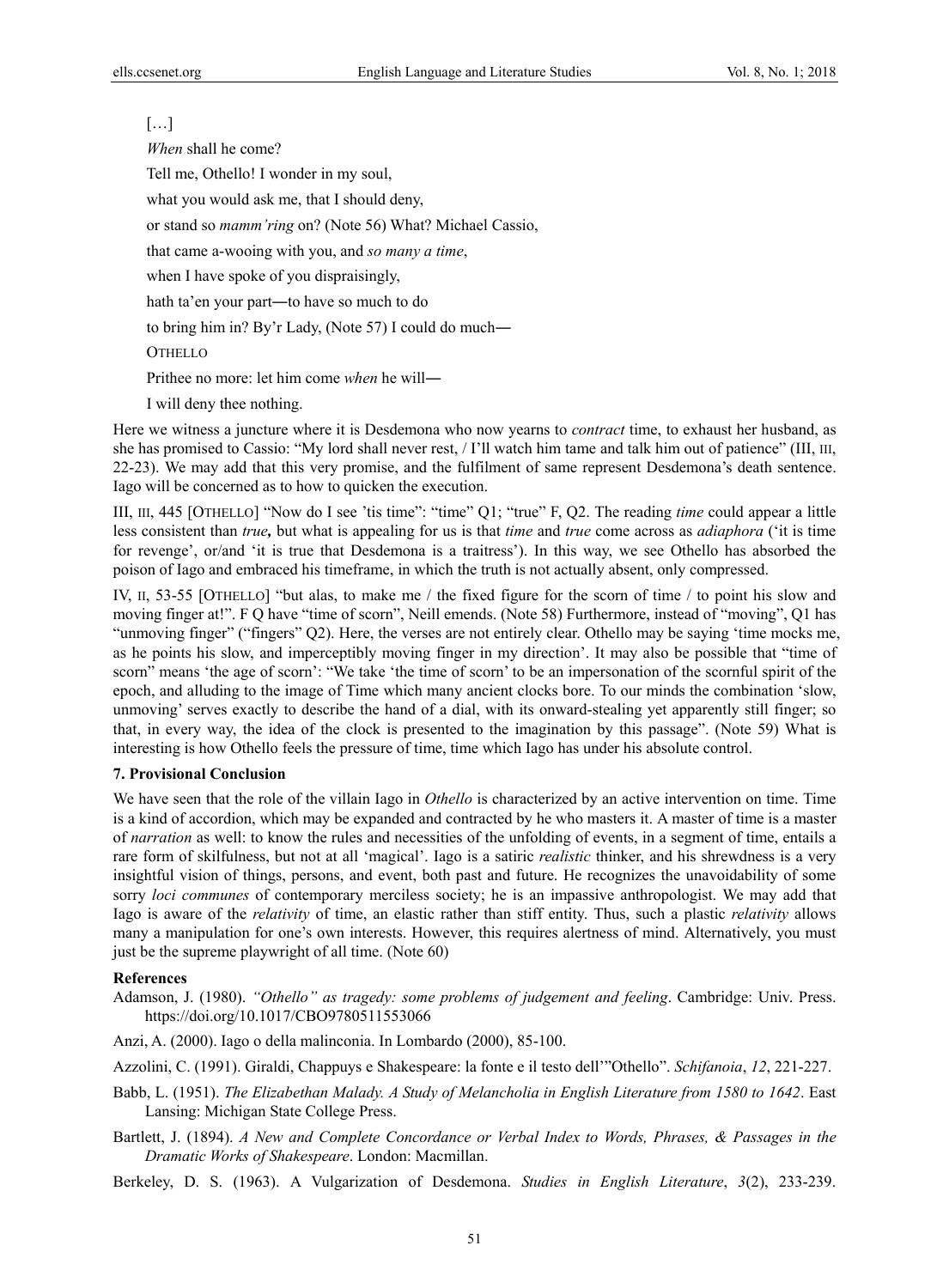https://doi.org/10.2307/449296

- Bethell, S. L. (1952). Shakespeare's Imagery: the Diabolic Images in "Othello". *Shakespeare Survey*, *5*, 62-80. https://doi.org/10.1017/CCOL052106418X.008
- Bloom, H. (1994). *The Western Canon. The Books and Schools of the Ages*. New York: Harcourt Brace.
- Bradley, A. C. (1962). *Shakespearian Tragedy*. London: Macmillan & Co.
- Bronson Feldman, A. (1952). Othello's obsessions. *American Imago*, *9*, 147-163.
- Bryan, G. B. (1968). Pilgrim at the Shrine of a Saint: John Quincy Adams on Shakespeare. *Educational Theatre Journal*, *20*(4), 516-523. https://doi.org/10.2307/3204996
- Budra, P. (2000). *"A Mirror for Magistrates" and the "de casibus" Tradition*. Toronto-Buffalo-London: Univ. of Toronto Press. https://doi.org/10.3138/9781442670396
- Calderwood, J. L. (1989). *The Properties of "Othello"*. Amherst: Univ. Of Massachusetts Press.
- Caponi, P. (2008). La novella del Moro: Cinthio e Shakespeare tra interstestualità e ideologia. In Tempera, Cherchi & Rinaldi (2008), 131-143.
- Clemen, W. (1977). *The Development of Shakespeare's Imagery*. London: Methuen.
- Cowden Clark, M. & C. (1879). *The Shakespeare Key.* London: Sampson Low, Marston, Searle & Rivington.
- Cowen Orly, L. (Ed.). (2014). *Othello. The State of Play*. London and New York: Bloomsbury Arden Shakespeare.
- De Armas, J. (1910). *Ensayos críticos de Literatura inglesa y Española*. Madrid: Librería General de Victoriano Suárez.
- Derrin, D. (2017). Rethinking Iago's Jests in "Othello" II. i: "Honestas", imports and laughable deformity. *Renaissance Studies*, *31*(3), 365-382. https://doi.org/10.1111/rest.12219
- Elliott, G. R. (1953). *Flaming Minister. A study of "Othello" as Tragedy of Love and Hate*. Durham (North Carolina): Duke Univ. Press.
- Farnham, W. (1971). *The Shakespearian Grotesque. Its Genesis and Transformations*. Oxford: Univ. Press.
- Flatter, R. (1950). *The Moor of Venice*. London: W. Heinemann.
- Freud, S. (1921). *Massenpsychologie und Ich-Analyse*. Leipzig-Wien-Zürich: Internationaler Psychoanalytischer Verlag.
- Furness, H. H. (1886). *New Variorum Edition of Shakespeare*, VI, *Othello*. Philadelphia: J. B. Lippincott Company.
- Gigliucci, R. (2008). Melanconia Europa: appunti. In A. Gnisci & N. Moll (Eds.), *Studi europei e mediterranei*  (pp. 33-48). Roma: Bulzoni.
- Gigliucci, R. (2009). *La Melanconia*. Milano: Rizzoli.
- Gigliucci, R. (2013). *Tragicomico*. Napoli: Guida.
- Gigliucci, R. (2013). Perfezionamento del lieto fine fra Giraldi Cinzio e Shakespeare. *Critica Letteraria*, *41*(2-3), 613-643.
- Granville Barker, H. (1969). *Prefaces to Shakespeare*. 4. *Othello. Love's Labour's Lost*. London: B. T. Batsford.
- Greenblatt, S. (2005). *Renaissance Self-Fashioning. From More to Shakespeare*. Chicago & London: Univ. of Chicago Press. https://doi.org/10.7208/chicago/9780226027043.001.0001
- Hackett, J. H. (Ed.). (1863). *Notes, Criticisms, and Correspondence upon Shakespeare's Plays and Actors.* New York: Carleton.
- Hazlitt, W. (1817). *Characters of Shakespeare's Plays*. London: Hunter and Ollier.
- Heilman, R. B. (1956). *Magic in the Web. Action & Language in "Othello"*. Westport (Connecticut): Greenwood Press.
- Hyman, S. E. (1970). *Iago: Some Approaches to the Illusion of His Motivations*. New York: Atheneum.
- Kitzes, A. (2006). *The Politics of Melancholy from Spencer to Milton*. New York: Routledge.
- Klibanski, R., Panofsky, E., & Saxl, F. (1964). *Saturn and Melancholy*. New York: Basic Books.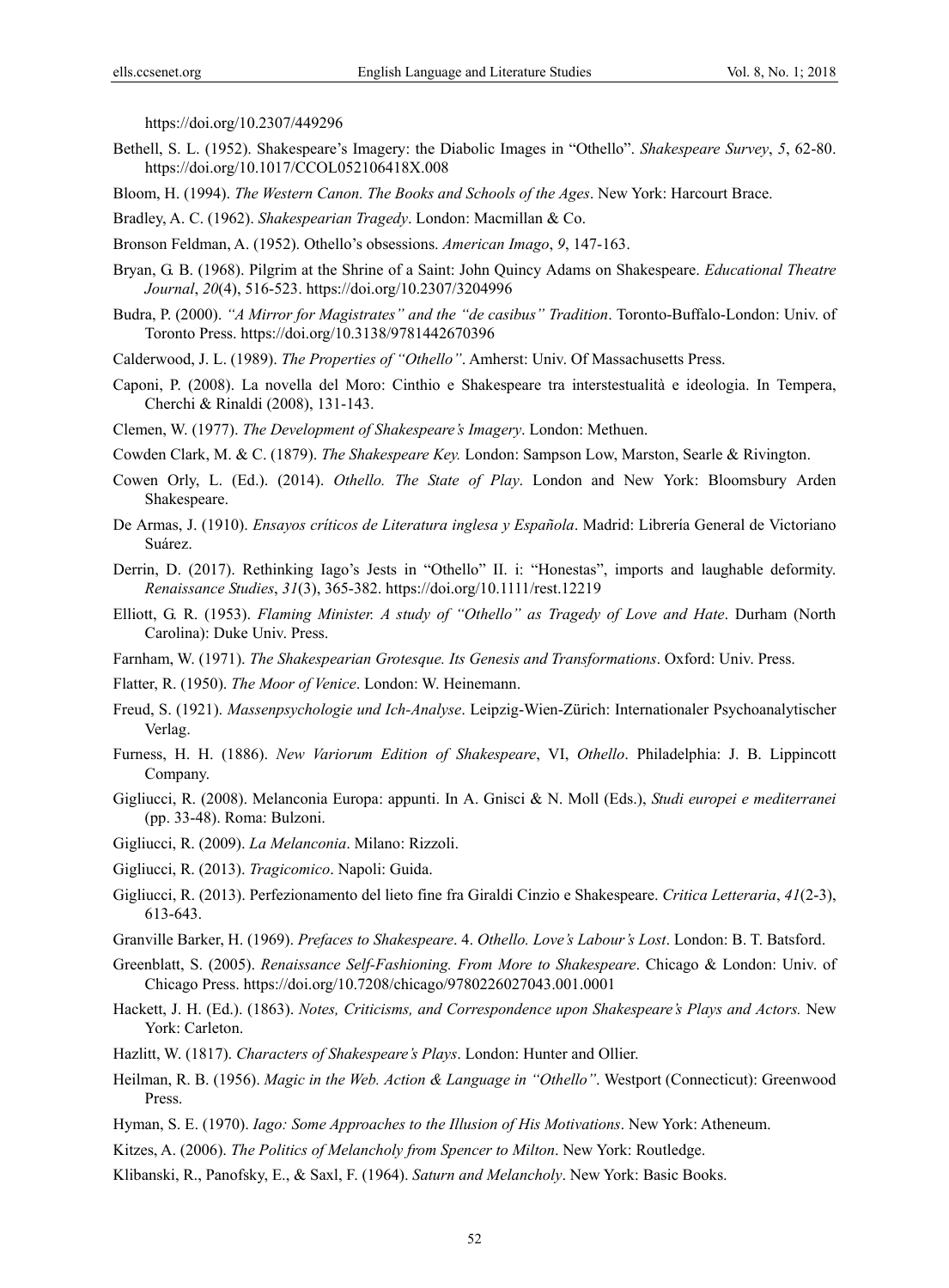Kolin, P. C. (Ed.). (2002). *Othello. New Critical Essays*. New York and London: Routledge.

- Lawrence, J. (2000). "Non son io quel che paio in viso": "Othello", Cinthio and "Orlando furioso". In Marrapodi (2000), 119-133.
- Lombardo, A. (Ed.). (2000). *Memoria di Shakespeare*. I. Roma: Bulzoni.
- Lord Hall, J. (1999). *Othello. A Guide to the Play*. Westport (Connecticut) and London: Greenwood Press.
- Marrapodi, M. (Ed.). (2000). *Shakespeare and Intertextuality*. Roma: Bulzoni.
- Middleton Murry, J. (1948). *Shakespeare*. London: Johnatan Cape.
- Mishima, Y. (1958). *Confessions of a Mask*. New York: New Directions.
- Morozov, M. M. (1949). The Individualization of Shakespeare's Characters through Imagery. *Shakespeare Survey*, *2*, 83-106.
- Muir, K., & Edwards, P. (Eds.). (1977). *Aspects of "Othello". Articles reprinted from "Shakespeare Survey"*. Cambridge: Univ. Press.
- Nicoll, A. (1931). *Studies in Shakespeare*. London: The Hogarth Press.
- Open Source Shakespeare—George Mason University. (2003-2017). *Concordance of Shakespeare's Complete Works*. Retrieved from https://www.opensourceshakespeare.org/concordance/
- Pechter, E. (1999). *Othello and Interpretative Tradition*. Iowa City: Univ. Press.
- Quincy Adams, J. (1863). The Character of Desdemona. In Hackett (1863), 234-249.
- Rebora, P. (1047). *Shakespeare*. Milano: Mondadori.
- Rogers, R. (1969). Endopsychic Drama in "Othello". *Shakespeare Quarterly*, *20*(2), 205-215. https://doi.org/10.2307/2869005
- Rymer, T. (1693). *A Short View of Tragedy*. London: R. Baldwin.
- Schmidt, A. (1886). *A Complete Dictionary of all the English Words, Phrases and Constructions in the Works of the Poet*. I. Berlin-London: G. Reimer—Williams & Norgate.
- Scragg, L. (1977). Iago—Vice or Devil? [1968]. In Muir & Edwards (1977), 48-60.
- Serpieri, A. (2003). *Otello: l'eros negato*. Napoli: Liguori.
- Shakespeare, W. (1903). *Othello*, ed. by H. Clichester Hart. London: Methuen—Arden Edition.

Shakespeare, W. (1958). *Othello*, ed. by M. R. Ridley. London and New York: The Arden Shakespeare.

- Shakespeare, W. (2003). *Othello*, ed. by N. Sanders. Cambridge: Cambridge Univ. Press.
- Shakespeare, W. (2006). *Othello, the Moor of Venice*, ed. by Michael Neill. Oxford: Clarendon Press. https://doi.org/10.1093/actrade/9780198129202.book.1
- Shakespeare, W. (2016). *Othello*, ed. by. E. A. J. Honigmann. London and New York: Bloomsbury Arden Shakespeare.
- Spevack, M. (1968). *A Complete and Systematic Concordance to the Works of Shakespeare*, III. Hildesheim: G. Olms.
- Tempera, M., Cherchi, P., & Rinaldi, M. (Eds.). (2008). *Giovan Battista Giraldi Cinzio gentiluomo Ferrarese*. Firenze: Olschki.

Wangh, M. (1950). Othello: the Tragedy of Iago. *Psychoanalytic Quarterly*, *19*, 202-212.

Wilson Knight, G. (1949). *The Wheel of Fire*. London: Methuen.

#### **Notes**

Note 1. We quote from Shakespeare (2006).

Note 2. It is improper, after all, to talk about a *common* interpretation; the exegesis of *Othello* is huge and multifaceted particularly during last decades; we cannot quote such an innumerable number of items; we simply refer to Pechter (1999); Lord Hall (1999); Kolin (2002), particularly the first chapter by Id., *Blackness Made Visible. A Survey on "Othello" in Criticism, on Stage, and on Screen*, pp. 1-88, with bibliography; Cowen Orly (2014).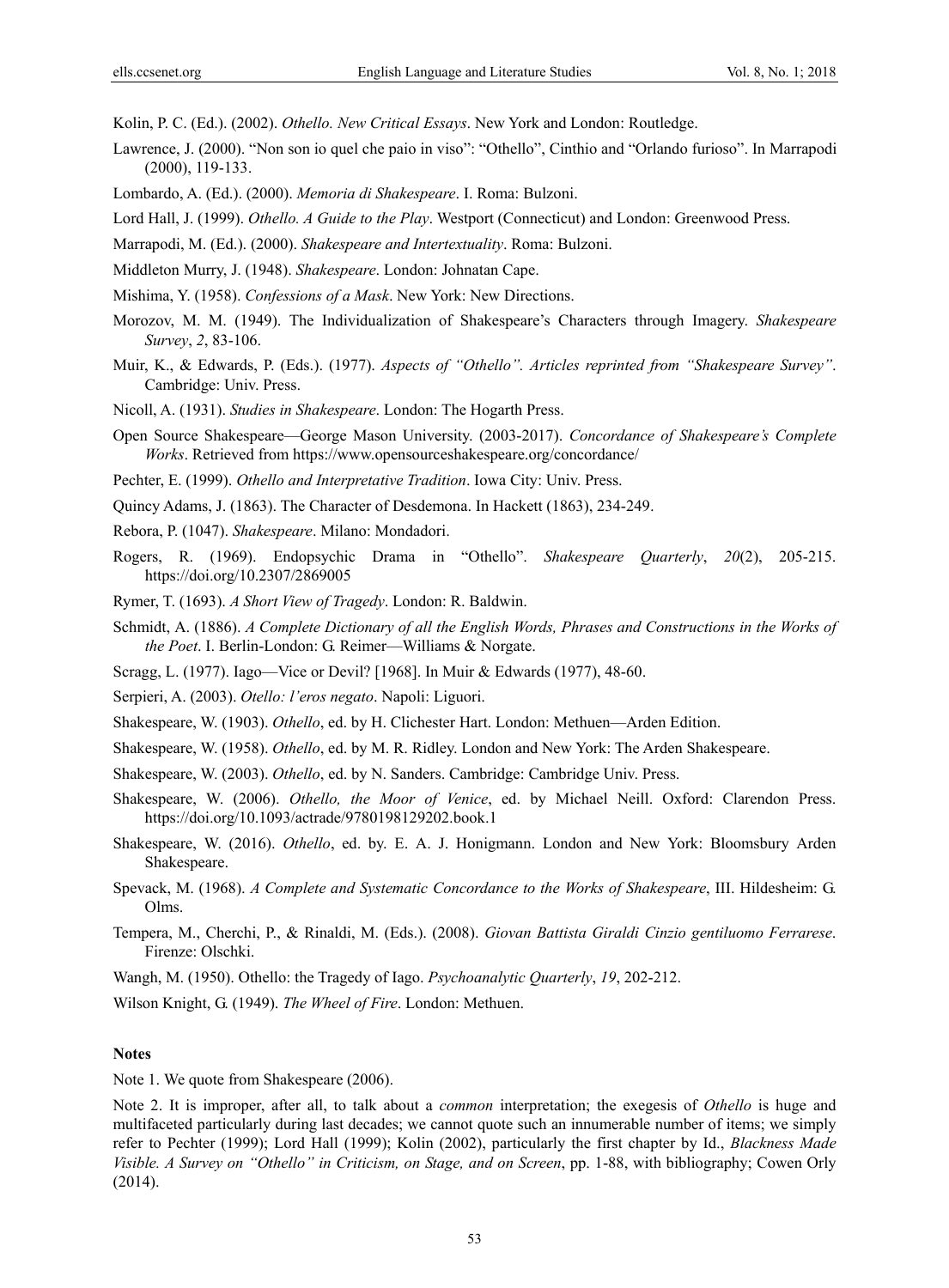Note 3. See conversely a deconstruction of their love in Elliott (1953), pp. XXX-XXXI.

Note 4. Rebora (1947), pp. 196-199.

Note 5. For the iconography of the Melancholy in relation to Iago, see Anzi (2000), pp. 85-100. The long tradition of Melancholy, culminating in the overarching *summa* by Burton, includes figures of infamous villains, in addition to flaming geniuses, thinkers, heroes and so on. The bibliography about that is vast; see primarily Klibanski, Panofsky, Saxl (1964); Babb (1951); Kitzes (2006) etc. See also Gigliucci (2008), (2009).

Note 6. "In analysing Iago's nature the first thing we note is that, in comparison with the other characters, he is a highly intellectual—or better, intelligent—man. He towers above all the rest with his fertile, acute and normally far-sighted brain-power": Allardyce Nicoll (1931), p. 94. On the other hand, somebody does not agree with those who deem Iago a very ingenious character: "Increasingly clearly, we realize that his power as a hunter and 'poisoner' derives, not from a splendid intellect, but far more from the particular constitutions of his chosen victims. This is true not only in his relations with Othello, but equally with Roderigo and with Cassio, with Brabantio, even (in a rather different way) with Emilia and Desdemona. In each case Iago is more a catalyst that precipitates destruction than a devil that causes it: without his victims' infirmities―including their propensity to trust him―he is in fact utterly impotent" (Adamson, 1980, p. 74). Actually, Iago "precipitates destruction" abridging the time, as we shall see, but if he were not supremely clever and sly, he could not *understand* the time, *foresee* the events.

Note 7. Cf. I, III, 128-170.

Note 8. For 'coitus'.

Note 9. Reading according to Folio and second Quarto; Q1 has "againe".

Note 10. 'Sure, natural, undeniable'.

Note 11. Hapax in Shakespeare. One "whose conscience does not extend beyond" (Neill).

Note 12. 'Lust'.

Note 13. 'Remains living'.

Note 14. At least since 1950-1952 (Wangh, 1950, pp. 202-212; Bronson Feldman, 1952, pp. 147-163). See Rogers (1969), pp. 205-215; Hyman (1970), pp. 101-121; Thompson (2016), intr. pp. 37, 48; Lord Hall (1999), pp. 80-81 and footnotes pp. 98-99. For an intriguing comparison with the character Claggart in *Billy Budd* by Melville, see Heilman (1956), p. 37.

Note 15. "Your son-in-law is far more fair than black" (I, iii, 288).

Note 16. See the conclusions about this issue in Neill, intr. Shakespeare (2006), p. 147.

Note 17. Their sensuality, f. i.; on the other hand, just "through the imagery Othello's emotional nature is revealed to us as highly sensuous, easily kindled and interpreting everything through the senses", Clement wrote in his paramount volume (1977), p. 124. About the "colonial attitude" of Iago toward Othello, see Greenblatt, (2005), pp. 232 ff.

Note 18. I take the liberty to quote Gigliucci (2013), pp. 56 ff.

Note 19. Pechter (1999), p. 59, my emphasis.

Note 20. Unavoidable is the cross reference to the conclusive lines pronounced by Iago, particularly "what you know, you know" (V, ii, 301): both this and the above quotes are (super-serious) parodies of the biblical godly language. An in-depth analysis of Iago's ego is offered by Serpieri (2003).

Note 21. See Freud (1921), p. 81 ff.; Mishima (1958), pp. 8-9.

Note 22. Giraldi Cinthio (1566), p. 318. The *vexata quaestio* whether Shakespeare was acquainted with the source directly in Italian, or the faithful French translation by Gabriel Chappuys, or with other missing texts in English, or with some verbal tale, has in our opinion no certain answer to this day. The scholars are inclined to prefer the former hypothesis; see recently Azzolini (1991), pp. 221-227; Lawrence (2000), p. 133; Caponi (2008), pp. 131-143; Neill, intr. Shakespeare (2006), p. 22. Conversely, for *Measure for Measure* we have many intermediaries between Giraldi and the Bard: let me quote Gigliucci (2013).

Note 23. Remember that in 17th Century Italian *effeminato* meant 'committed to love', thus anti-heroic, the opposite of a warrior.

Note 24. See Furness (1886), pp. 5-10; Neill, intr. Shakespeare (2006), p. 197 etc. It is conceivable that the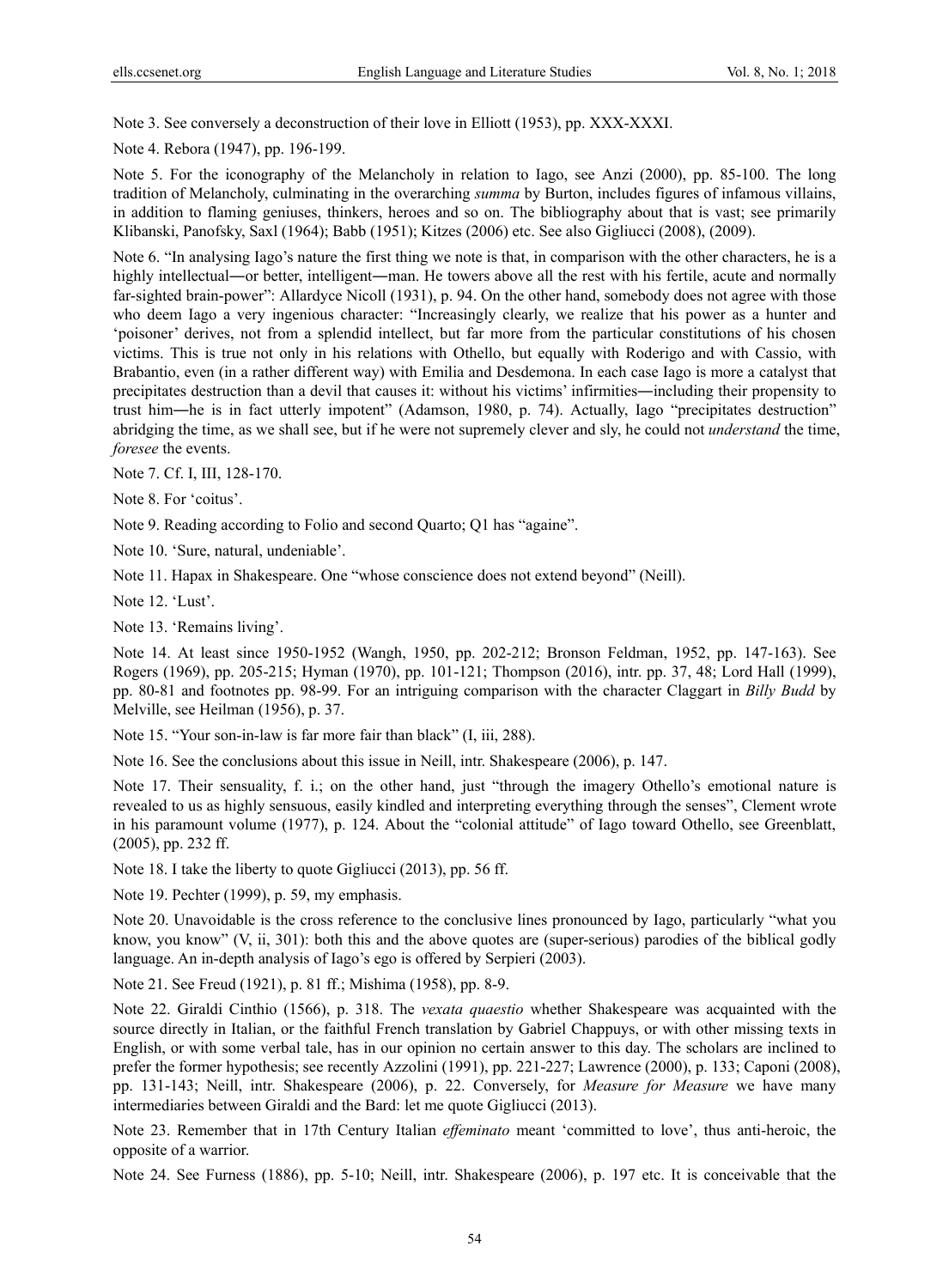meaning of line 20 simply refers to Cassio's nature of a womanizer (the incongruous *wife* may be intended for generally 'woman'). Either way, the double-entendres and the dissimulation (≠mendacity) are typical of Iago.

Note 25. Cf. Hyman (1970), p. 104; Calderwood (1989), p. 122.

Note 26. "And yet, there is one driving power in Iago, one single irresistible and uncontrollable impulse: his passion for play-acting": Flatter (1950), p. 23.

Note 27. See Scragg (1977), pp. 48-60; Farnham (1971), pp. 143-151.

Note 28. Bethell (1952), pp. 62-80, 70.

Note 29. "A kind of bloodhound. [...] *Spartan* may = unmoved, impassive, inhumanely determined" (Honigmann in Shakespeare 2016 *ad loc.*); "But [...] a sarcastic quibble on his display of 'Spartan' courage is probably involved" (Neill in Shakespeare 2006, *ad loc.*); Ridley (in Shakespeare 1958 *ad loc.*) felt "that we must be missing some allusion".

Note 30. Cf., concerning this perspective, Lord Hall (1999), pp. 130 f. ("Metadramatic") and notes 98-100 p. 145.

Note 31. Calderwood (1989), p. 122 (cf. pp. 113-134).

Note 32. See Rymer (1693), p. 146. The comic and comedic side of *Othello* has been detected by many recent scholars: see Lord Hall (1999), pp. 35 f. and bibliographical notes 33-37, p. 58.

Note 33. The problem of the time displayed in *Othello* has been discussed exhaustively; the particular and tortuous theory of "double time" excludes Iago's actions from the previous longer span of days, as correctly suggested by Bradley (1962),  $6<sup>th</sup>$  lesson, critical note n. 1. Cf. always Neill, intr. Shakespeare (2006), pp. 33 ff.

Note 34. This idea, the crux of my short essay, is not completely new (and what is like so, in Shakespearian criticism?); cf. f. i. the classical Murry (1948), pp. 318 ff.; or Wilson Knight (1949), p. 113― I simply try to develop my intuition Cf. also the remark by Heilman (1956), p. 101: "Iago's instinct for destructive power finds outlet as well as tide: he works to speed up or slow down the actions of others, so that the pace of time is a symbolic marking of the life he has tampered with". Granville Barker (1969) offered incisive considerations about the "contraction of time" in *Othello*, but in reference specifically to the *play's time* (pp. 10-12). De Armas (1910) was close to our interpretation of time: "viene á la mente la idea terrible de que tal vez [*Desdemona*] no fué adúltera, porque *no tuvo tiempo de serlo*... A lo menos, *lógico* era que algún día, pasado el primer impulso de su entusiasmo histérico, volviese de verdad sus ojos á Cassio, *como creyó Yago*, porque era más bello, más blanco, más joven, sobre todo, y, además, tan bueno como el moro de Venecia..." (pp. 139 f., my italics).

Note 35. The motive of the obliged spotless purity of married women is present in the introductory speech of the story-teller in the tale of Giraldi Cinthio (1566): "credo io bene, che sia in arbitrio di honesta donna, quando si sente di tal fiamma accesa, voler più tosto morirsi, che, per dishonesta voglia, macchiare quella pudicitia, che debbono osservare le donne, come un candido Armelino [*Ermine*], senza punto di macchia" (p. 317). The follow-up utterance is intriguing too: "Et credo, che meno errino quelle, che, sciolte dal santo legame del Matrimonio, espongano i corpi loro, a diletto di ognuno, che donna maritata, che con un solo adulterio commetta" (*ibid.*). In *Othello*, the most guilty women would refer to Desdemona and Emilia, for even though they are married women, the strumpet Bianca in love with Cassio is still more virtuous than they are. See Bianca's proud reply to Emilia at V, i, 120 f.

Note 36. Derrin (2017), pp. 365-382. See also Heilman (1956), pp. 46-50, and Lord Hall (1999), pp. 72-75.

Note 37. For the "animal grotesquery" of these sexual images, see Farnham (1971), pp. 145-147. "One of the means which Shakespeare employs to indicate the gradual hold Iago develops over Othello's mind is the growing infection of his speech by Iago's vocabulary. […] Iago's habitual conception of man as animal produces in Othello's mind a hideous vision of a bestial world inhabited by goats, monkeys, toads, crocodiles, blood-sucking flies and poisonous snakes" (Shakespeare 2003, intr. by Sanders p. 33). See, prior to this, Morozov (1949), pp. 83-106: 84 ff.

Note 38. Thus, polluting that flesh, making it a carrion; cf. f. footnote.

Note 39. The explicative footnote by Honigmann (Shakespeare 2016 *ad loc.*) seems to us too simplistic: the flies "receive life, are inseminated, i.e., with the blowing of the wind". The verb *to blow* in the meaning of 'to deposit eggs on or in (a place)'; 'to fill with eggs', said particularly of flies, is documented by *OED ad voc*. n. 28, with Shakespearian examples. Clichester Hart in Shakespeare (1903) paraphrased "blowing" as 'fouling'. In the *Complete Dictionary* (Schmidt, 1986) at point 6 of item *blow* we read: "to foul, to sully with ordure, applied to